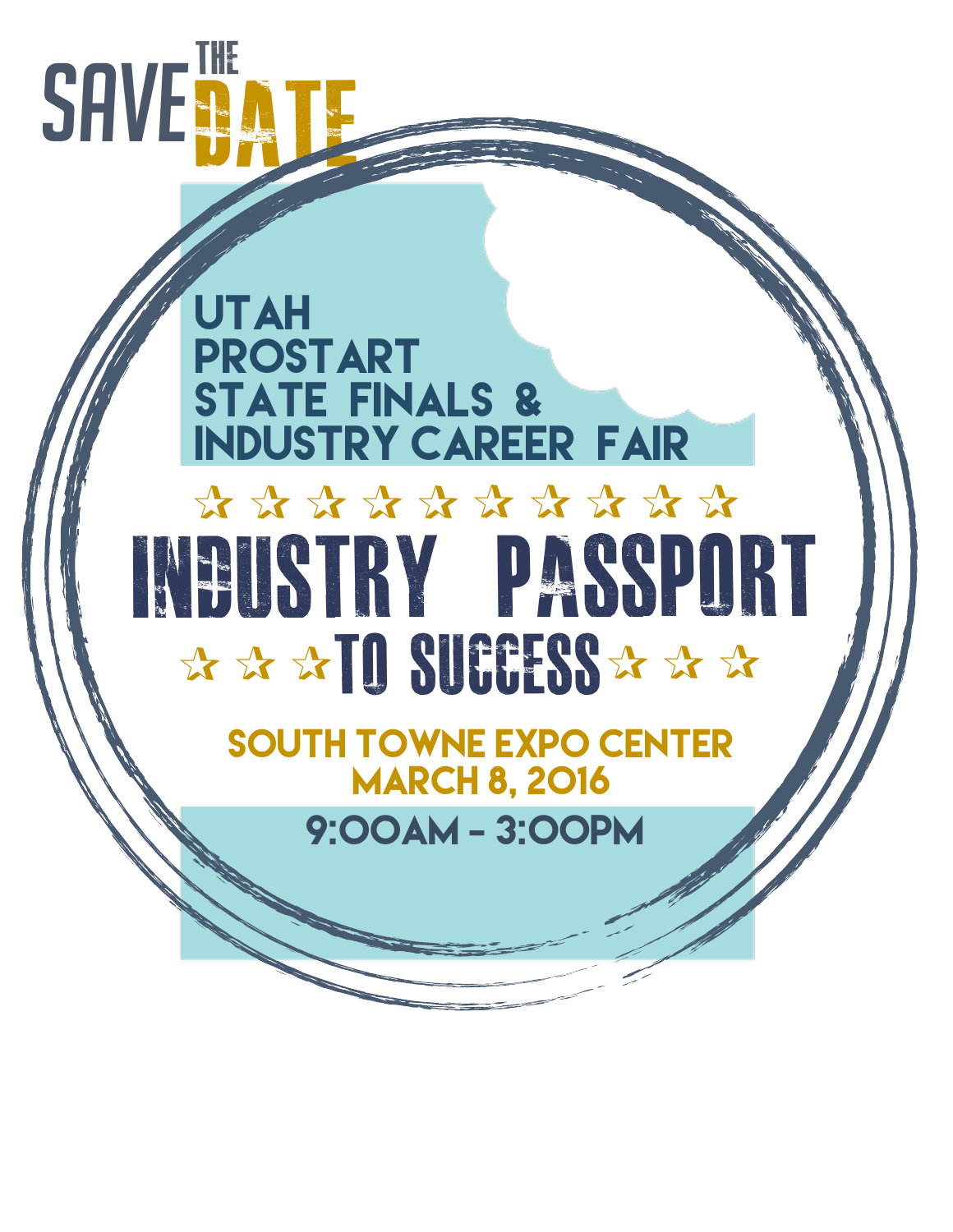

## **UTAH INVITATION TO EXHIBI ProStar**

## **The Utah Restaurant Association invites you to exhibit as a part of Utah ProStart State Championships and Industry Career Fair to be held at the South Towne Expo Center Tuesday, March 8, 2016.**

ProStart students from all over the state will be attending and participating in this event. ProStart is a two-year, curriculum based program that teaches Juniors and Seniors in High School all the skills needed enter the workforce in management level positions. Graduates of the ProStart program are cooking on the line of restaurants such as Current Fish & Oyster, Log Haven, Pago and running food and beverage programs in Retirement Homes, and Hospitals.

The value in recruiting employees from the ProStart program is demonstrated in this statistic: Only 17% of graduating high school seniors will go on to seek out higher education.

The ProStart program provides invaluable training for these very employable graduates.

- Utah ProStart State Championship
- Recruit Students For Employment
- Recruit Students For Higher Education
- Exhibit As A Vendor
- Legislation 101 Building Industry Through Effective Relationships & Policy
- ServSafe Manager Certification
- Booth Spaces Available At \$250.00

Please contact the Utah Restaurant Association by **Friday, February 26th 2016** to participate as an exhibitor with the next leaders of our Industry during the Utah ProStart State Finals and Industry Career Fair.

**801.274.7309 [info@UtahRestaurantAssociation.org](mailto:info@UtahRestaurantAssociation.org?subject=) [www.UtahRestaurantassociation.org](http://www.utahrestaurantassociation.org)**

Utah Restaurant Association Waterbury Office Plaza 5645 South Waterbury Way #D-203 Salt Lake City, Utah 84121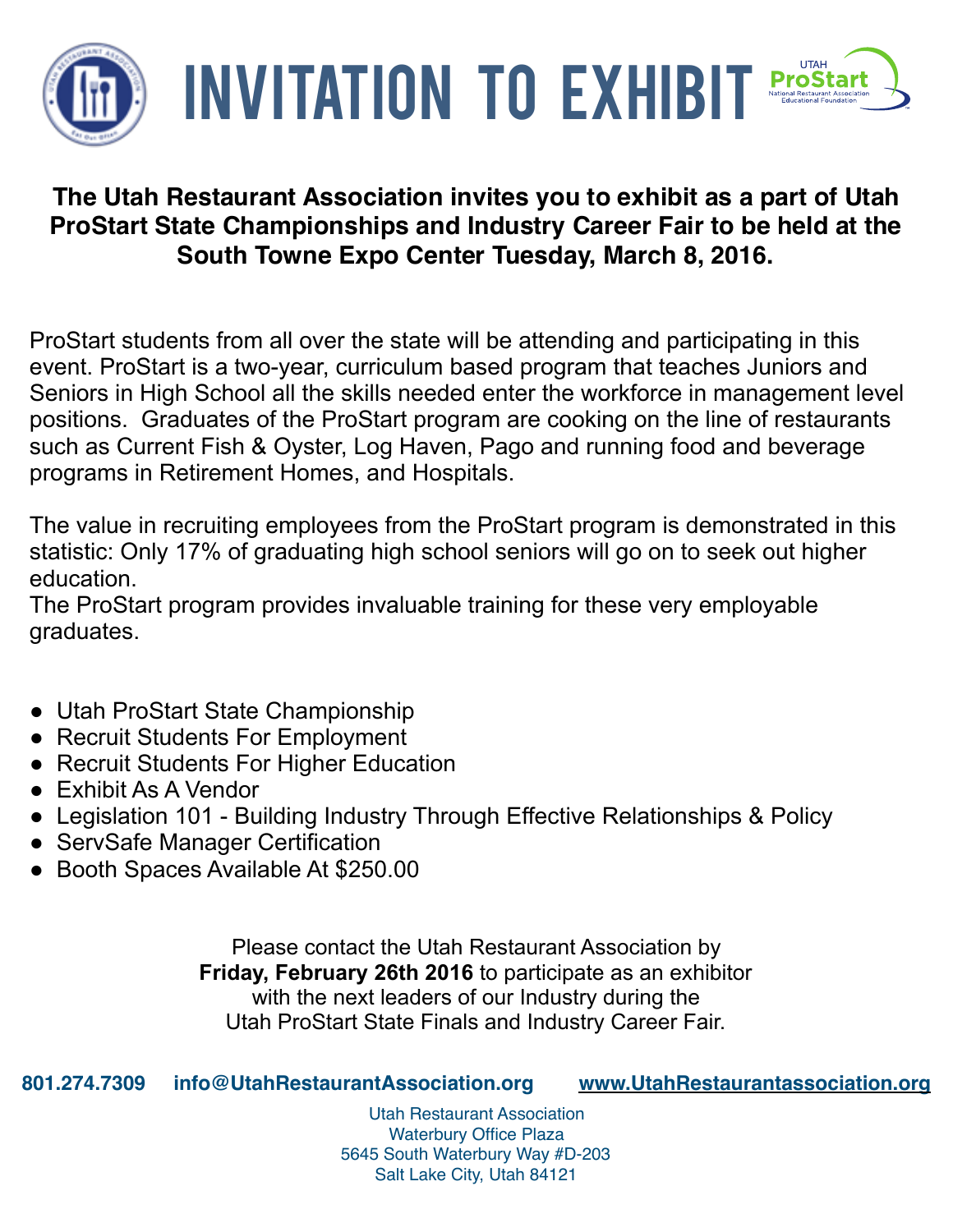

TheUtah Restaurant Association's prostart state finals and Industry Career Fair



- Tuesday March 8, 2016 9:00am 3:00pm
- ProStart State Championships
- $\bullet$  50 booths
- Booths size 10' x 10'
- \$250 URA Members
- Exhibitors may buy up to 5 booths
- All exhibitors must be approved through the URA
- Booth locations are assigned on a first come reservation
- " Contracts & payment must be provided by **February 26, 2016** in order to secure your companies booth(s).
- Please contact the Utah Restaurant Association to secure your attendance at The ProStart State Championship and Industry Career Fair.
- Legislation 101- how you can make a difference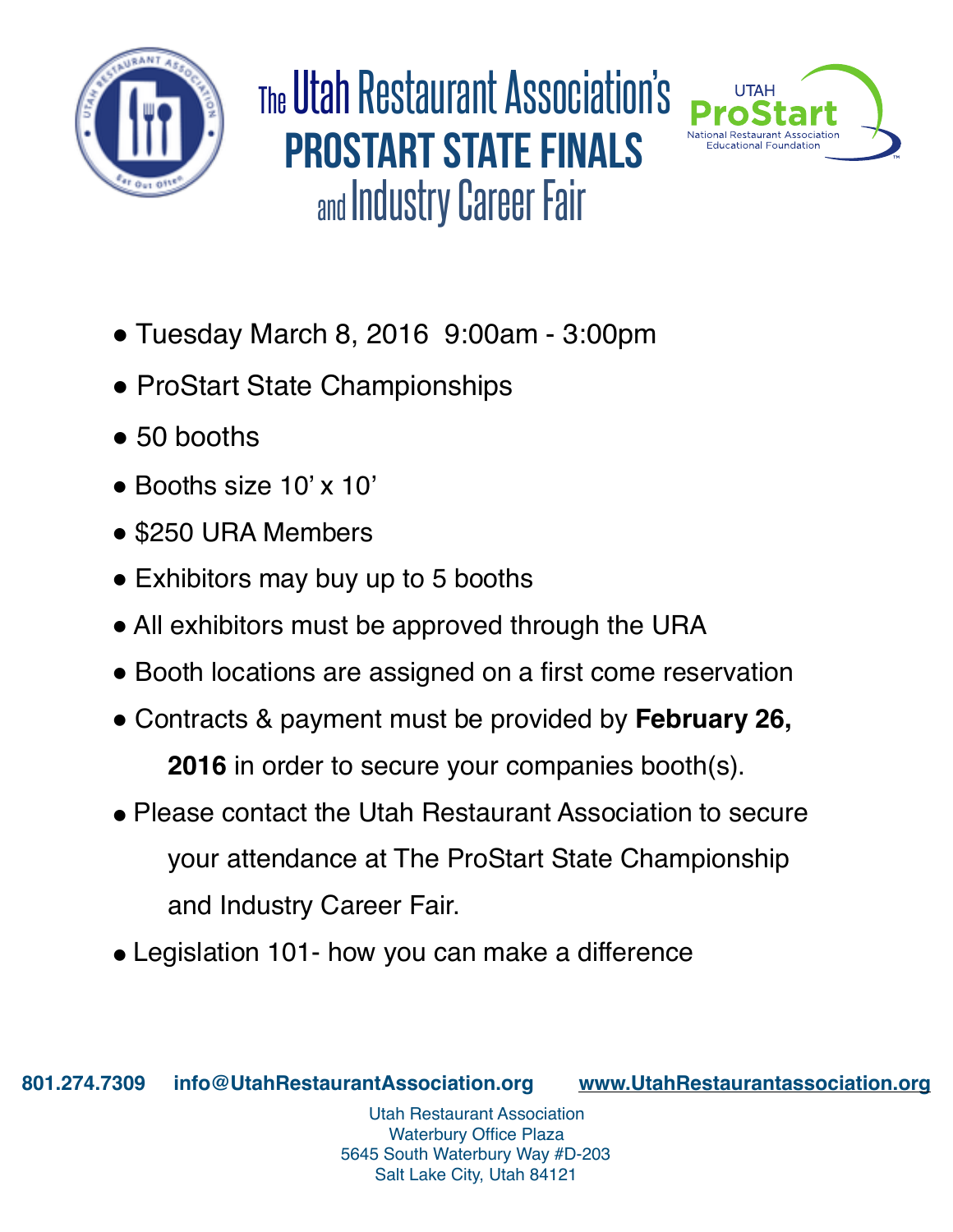| $\rm ^{47}$ Out Of<br>801.274.7309                                                                                                                                                                                                                                                                                                                                                                                                                                                                     | <b>INDUSTRY CAREER FAIR EXHIBIT</b><br><b>RESERVATION FORM</b><br><b>Utah Restaurant Association</b><br><b>Waterbury Office Plaza</b><br>5645 South Waterbury Way #D-203<br>Salt Lake City, Utah 84121<br>info@UtahRestaurantAssociation.org | <b>UTAH</b><br>Faluranski Faundatio<br>www.UtahRestaurantassociation.org |
|--------------------------------------------------------------------------------------------------------------------------------------------------------------------------------------------------------------------------------------------------------------------------------------------------------------------------------------------------------------------------------------------------------------------------------------------------------------------------------------------------------|----------------------------------------------------------------------------------------------------------------------------------------------------------------------------------------------------------------------------------------------|--------------------------------------------------------------------------|
|                                                                                                                                                                                                                                                                                                                                                                                                                                                                                                        |                                                                                                                                                                                                                                              |                                                                          |
|                                                                                                                                                                                                                                                                                                                                                                                                                                                                                                        |                                                                                                                                                                                                                                              |                                                                          |
|                                                                                                                                                                                                                                                                                                                                                                                                                                                                                                        |                                                                                                                                                                                                                                              |                                                                          |
|                                                                                                                                                                                                                                                                                                                                                                                                                                                                                                        |                                                                                                                                                                                                                                              |                                                                          |
| Local Agent or Representative to assist in management of exhibit or answer inquiries:                                                                                                                                                                                                                                                                                                                                                                                                                  |                                                                                                                                                                                                                                              |                                                                          |
|                                                                                                                                                                                                                                                                                                                                                                                                                                                                                                        | Name                                                                                                                                                                                                                                         |                                                                          |
|                                                                                                                                                                                                                                                                                                                                                                                                                                                                                                        |                                                                                                                                                                                                                                              | State ____________ Zip Code_______________                               |
| Please reserve us _________ booths (5 maximum) for the Taste Utah Expo to be held in Salt<br>Lake City at the South Towne Expo Center on March 8, 2016. We agree to abide by all<br>regulations. The booth(s) requested are the (list booth number): 1st choice_____<br>2nd choice _________ 3rd choice ___________. If the preferred both space is not available, the URA<br>agrees to contact us about other booth arrangements. We understand booth scheduling is on a<br>1st come 1st serve basis. |                                                                                                                                                                                                                                              |                                                                          |
|                                                                                                                                                                                                                                                                                                                                                                                                                                                                                                        | Booth Rental includes: Draping, signage & 1 table. JP Display will facilitate the show. They will be                                                                                                                                         | sending you information on pricing for additional exhibit requests.      |
|                                                                                                                                                                                                                                                                                                                                                                                                                                                                                                        | $\frac{1}{2}$ $\infty$ \$250.00 per booth (URA Member)                                                                                                                                                                                       | $\sim$                                                                   |
| <b>TOTAL ENCLOSED</b>                                                                                                                                                                                                                                                                                                                                                                                                                                                                                  |                                                                                                                                                                                                                                              | \$                                                                       |
| *I have read and understand the "Rules And Regulations" included in the registration packet and agree to<br>abide by them.                                                                                                                                                                                                                                                                                                                                                                             |                                                                                                                                                                                                                                              |                                                                          |
|                                                                                                                                                                                                                                                                                                                                                                                                                                                                                                        |                                                                                                                                                                                                                                              |                                                                          |
|                                                                                                                                                                                                                                                                                                                                                                                                                                                                                                        |                                                                                                                                                                                                                                              |                                                                          |
|                                                                                                                                                                                                                                                                                                                                                                                                                                                                                                        |                                                                                                                                                                                                                                              |                                                                          |
| Draping, signage & 1 table. JP Display will facilitate the show. They will be<br>sending you information on pricing for additional exhibit requests.                                                                                                                                                                                                                                                                                                                                                   |                                                                                                                                                                                                                                              |                                                                          |
|                                                                                                                                                                                                                                                                                                                                                                                                                                                                                                        |                                                                                                                                                                                                                                              |                                                                          |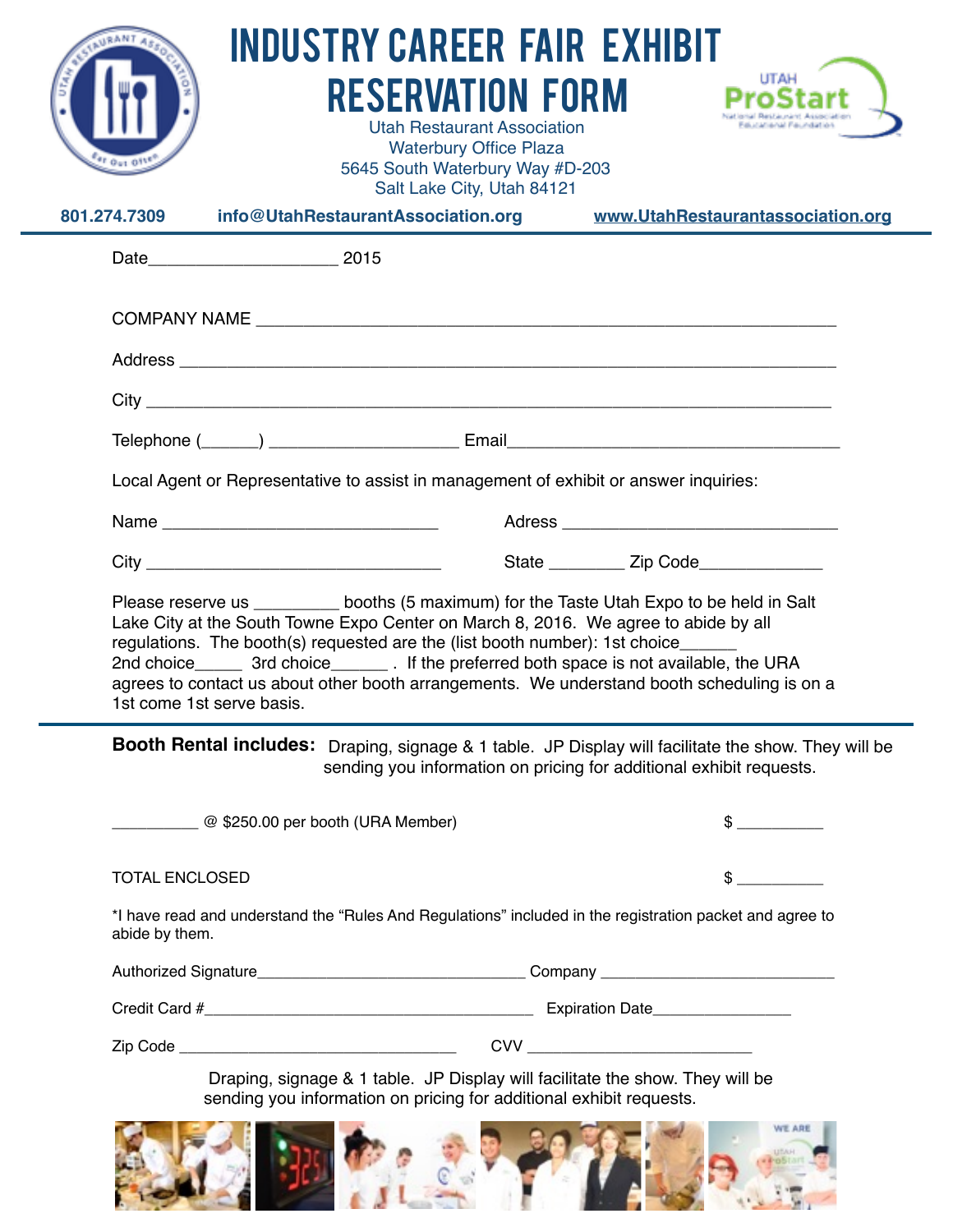

Ы

 $\mathbb H$ 



**Confidential** Property Of Jp Display 2004 Jp Display - All Rights Reserved and may not be duplicated without written permission from Jp Display 10' X 10' BOOTHS 10' AISLES ProStart & Restaurant Expo SOUTH TOWNE EXPO CENTER HALL 5 2016